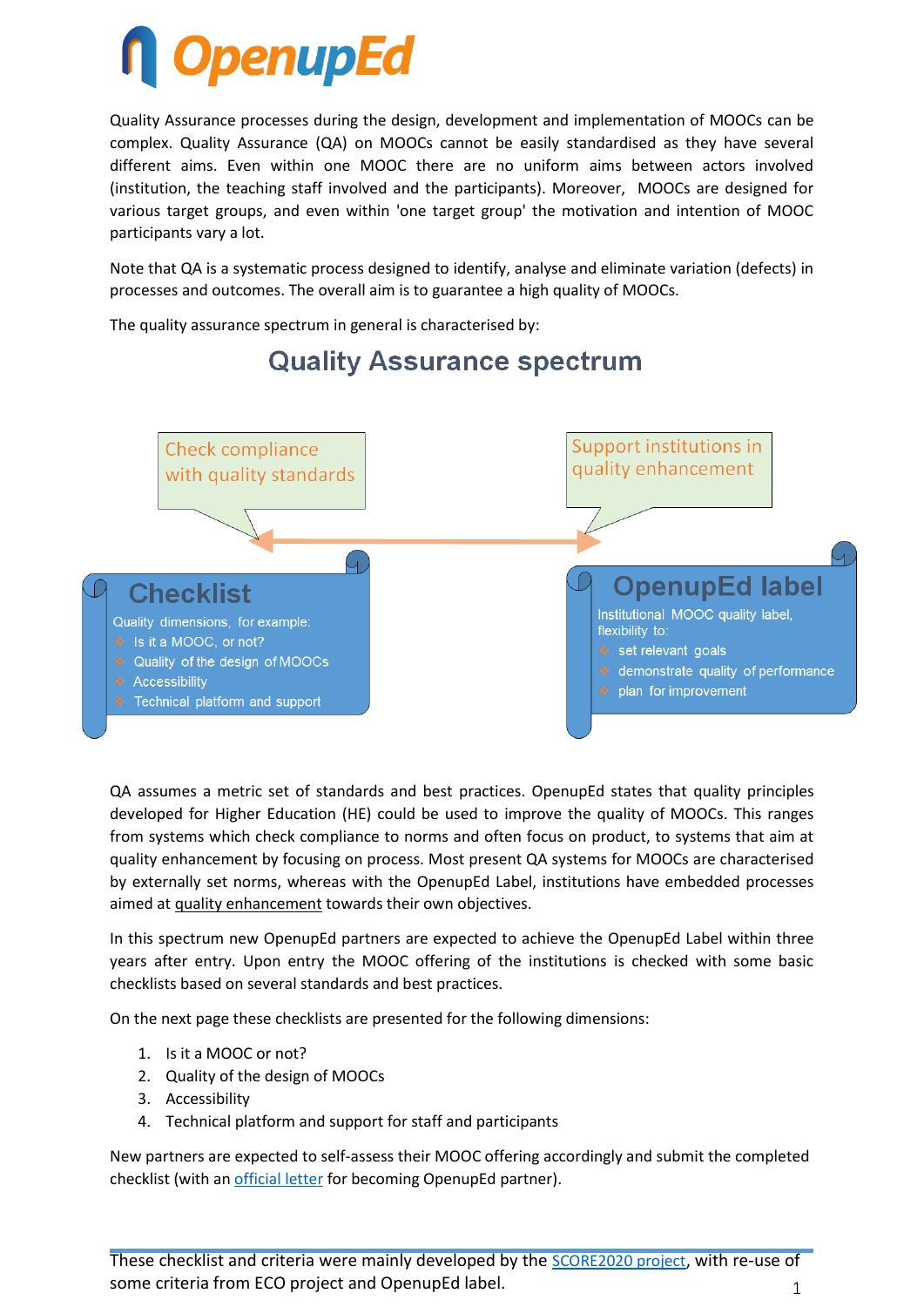

### Checklist 1: Is it a MOOC or not?

OpenupEd adopted the following definition of a MOOC, as developed by many European MOOC initiatives:

*"An online course designed for large numbers of participants that can be accessed by anyone anywhere as long as they have an Internet connection, are open to everyone without entry qualifications and offer a full/complete course experience online, for free."*

#### **Table 1. Review "Is it a MOOC or not?"**

*Levels: NA (Not achieved) ; PA (Partially achieved) ; LA (Largely achieved) ; FA (Fully achieved)*

| <b>Dimension</b>       | <b>Criteria</b>                                                                                                                                                                                                        | Is it a MOOC or not? |    |    |           |  |
|------------------------|------------------------------------------------------------------------------------------------------------------------------------------------------------------------------------------------------------------------|----------------------|----|----|-----------|--|
|                        |                                                                                                                                                                                                                        | <b>NA</b>            | PA | LA | <b>FA</b> |  |
| <b>Massive</b>         | The (pedagogical model of the) course is such that the efforts<br>of all services (including of academic staff on tutoring, tests,<br>etc.) does not increase significantly as the number of<br>participants increases |                      |    |    |           |  |
| <b>Open</b>            | Course accessible to (almost) all people without limitations                                                                                                                                                           |                      |    |    |           |  |
|                        | At least the course content is always accessible                                                                                                                                                                       |                      |    |    |           |  |
|                        | Course can be accessed anywhere as long as someone has an<br>internet connection                                                                                                                                       |                      |    |    |           |  |
|                        | No qualifications / diplomas needed to participate in the online<br>course                                                                                                                                             |                      |    |    |           |  |
|                        | Full course experience without any costs for participants                                                                                                                                                              |                      |    |    |           |  |
| <b>Online</b>          | All aspects of the course are delivered online                                                                                                                                                                         |                      |    |    |           |  |
| Course -<br>study unit | The total study time of a MOOC is minimal 1 ECTS ((25-30<br>hours of study)                                                                                                                                            |                      |    |    |           |  |
| <b>Full course</b>     | The course offers a full course experience including:                                                                                                                                                                  |                      |    |    |           |  |
|                        | educational content may include Video - Audio - Text - Games<br>(incl. simulation) - Social Media - Animation                                                                                                          |                      |    |    |           |  |
|                        | offers possibilities for interaction, such as social media<br>channels, forums, blogs or RSS readers to build a learning<br>community                                                                                  |                      |    |    |           |  |
|                        | participants are provided with some feedback mechanism. Can<br>be automatically generated (e.g., quizzes), only by peers (peer<br>feedback) and/or general feedback from academic staff, etc.                          |                      |    |    |           |  |
|                        | always includes some kind of recognition like badges or a<br>certificate of completion. A formal certificate is optional and<br>most likely has to be paid for                                                         |                      |    |    |           |  |
|                        | study guide / syllabus includes instructions as to how you may<br>learn from the presented materials and interactions                                                                                                  |                      |    |    |           |  |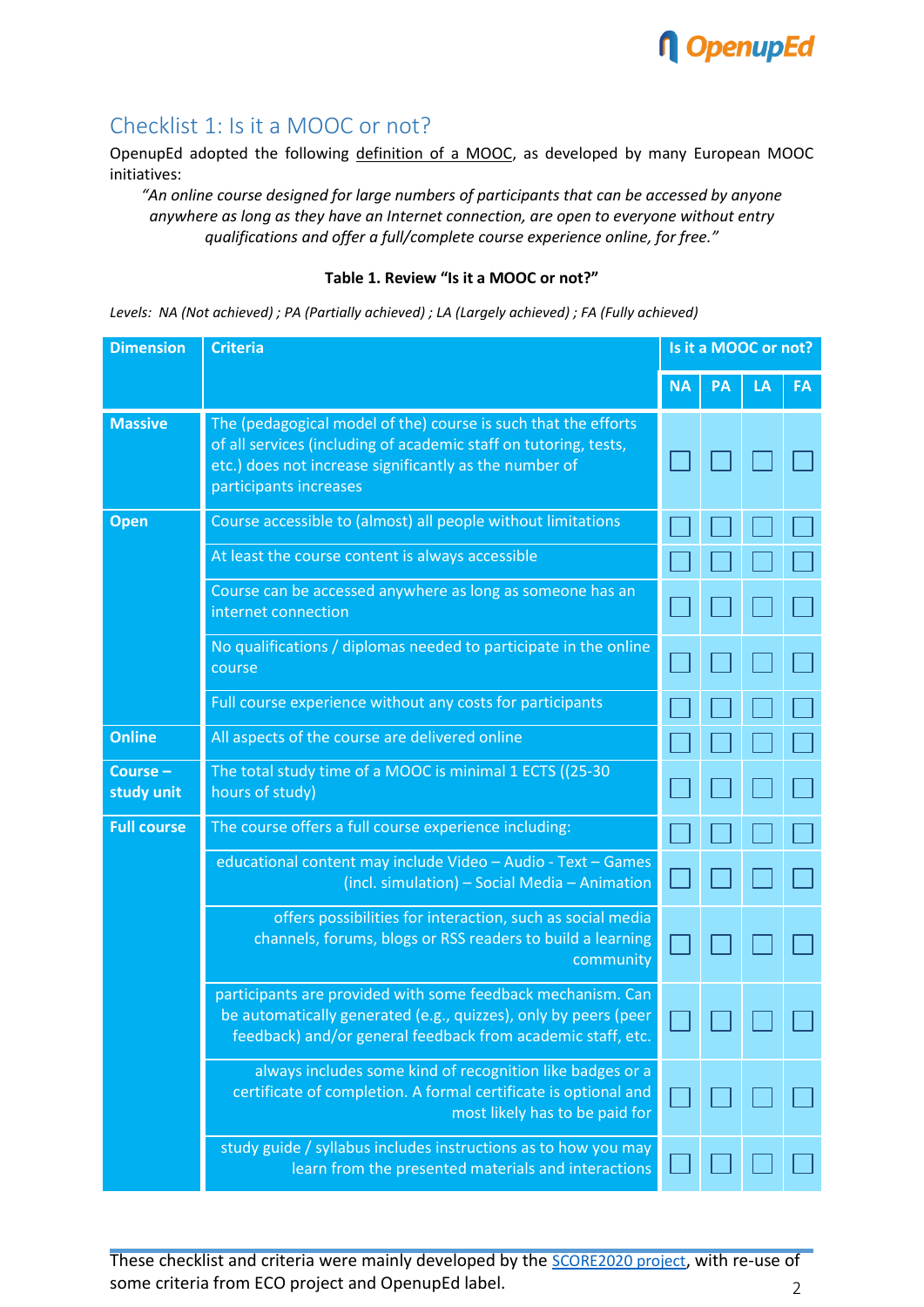# **n** OpenupEd

## Checklist 2: Quality of the design of MOOC

#### **Table 2. Review "Quality of the design of MOOC?"**

*Levels: NA (Not achieved) ; PA (Partially achieved) ; LA (Largely achieved) ; FA (Fully achieved)*

| <b>Dimension</b>                     | <b>Criteria</b>                                                                                                                                                                                                                                                     | <b>Design of MOOC</b> |    |    |    |  |
|--------------------------------------|---------------------------------------------------------------------------------------------------------------------------------------------------------------------------------------------------------------------------------------------------------------------|-----------------------|----|----|----|--|
|                                      |                                                                                                                                                                                                                                                                     | <b>NA</b>             | РΑ | LA | FA |  |
| <b>Target</b><br>group               | MOOCs are accessible to all people and as such various target<br>groups are identified                                                                                                                                                                              |                       |    |    |    |  |
|                                      | For each target group the needs, challenges and prior<br>knowledge are described                                                                                                                                                                                    |                       |    |    |    |  |
|                                      | The description of each target group is supported by<br>references different studies                                                                                                                                                                                |                       |    |    |    |  |
| <b>Overall</b><br>goal               | The overall objective of the course is described in a few<br>sentences                                                                                                                                                                                              |                       |    |    |    |  |
| <b>Learning</b><br>objectives        | The course describes a limited number of learning objectives                                                                                                                                                                                                        |                       |    |    |    |  |
|                                      | A clear statement of learning outcomes for both knowledge<br>and skills is provided                                                                                                                                                                                 |                       |    |    |    |  |
|                                      | There is reasoned coherence between learning outcomes,<br>course content, teaching and learning strategy (including use<br>of media), and assessment methods                                                                                                        |                       |    |    |    |  |
|                                      | The prior knowledge of each learning objective is described<br>and related to characteristics of target groups                                                                                                                                                      |                       |    |    |    |  |
| <b>Learning</b><br><b>activities</b> | Activities aid participants to construct their own learning and<br>to communicate it to others                                                                                                                                                                      |                       |    |    |    |  |
|                                      | The "pathways" (activities, tasks and routes) are designed in<br>such a way that they can be performed at different levels of<br>difficulty or complexity, to account for the broad spectrum of<br>participants' knowledge and skills that is expected              |                       |    |    |    |  |
|                                      | Various activities are proposed with different formats.<br>For example: quizzes, peer-to peer evaluation, video conferences<br>(Google+/Hangouts), activities in the forums and platform social networks or<br>external social network (Facebook, Twitter, Goole +) |                       |    |    |    |  |
|                                      | The MOOC contains differing levels of difficulty, with different<br>learning pathways                                                                                                                                                                               |                       |    |    |    |  |
|                                      | The course contains sufficient interactivity (learner-to-content,<br>learner-to-learner or learner-to-teacher) to encourage active<br>engagement.                                                                                                                   |                       |    |    |    |  |
| <b>Feedback</b><br>mechanism         | Feedback by an academic tutor is limited and scalable<br>(characteristic of MOOC).                                                                                                                                                                                  |                       |    |    |    |  |

These checklist and criteria were mainly developed by the [SCORE2020 project](http://score2020.eadtu.eu/), with re-use of some criteria from ECO project and OpenupEd label.  $\frac{3}{3}$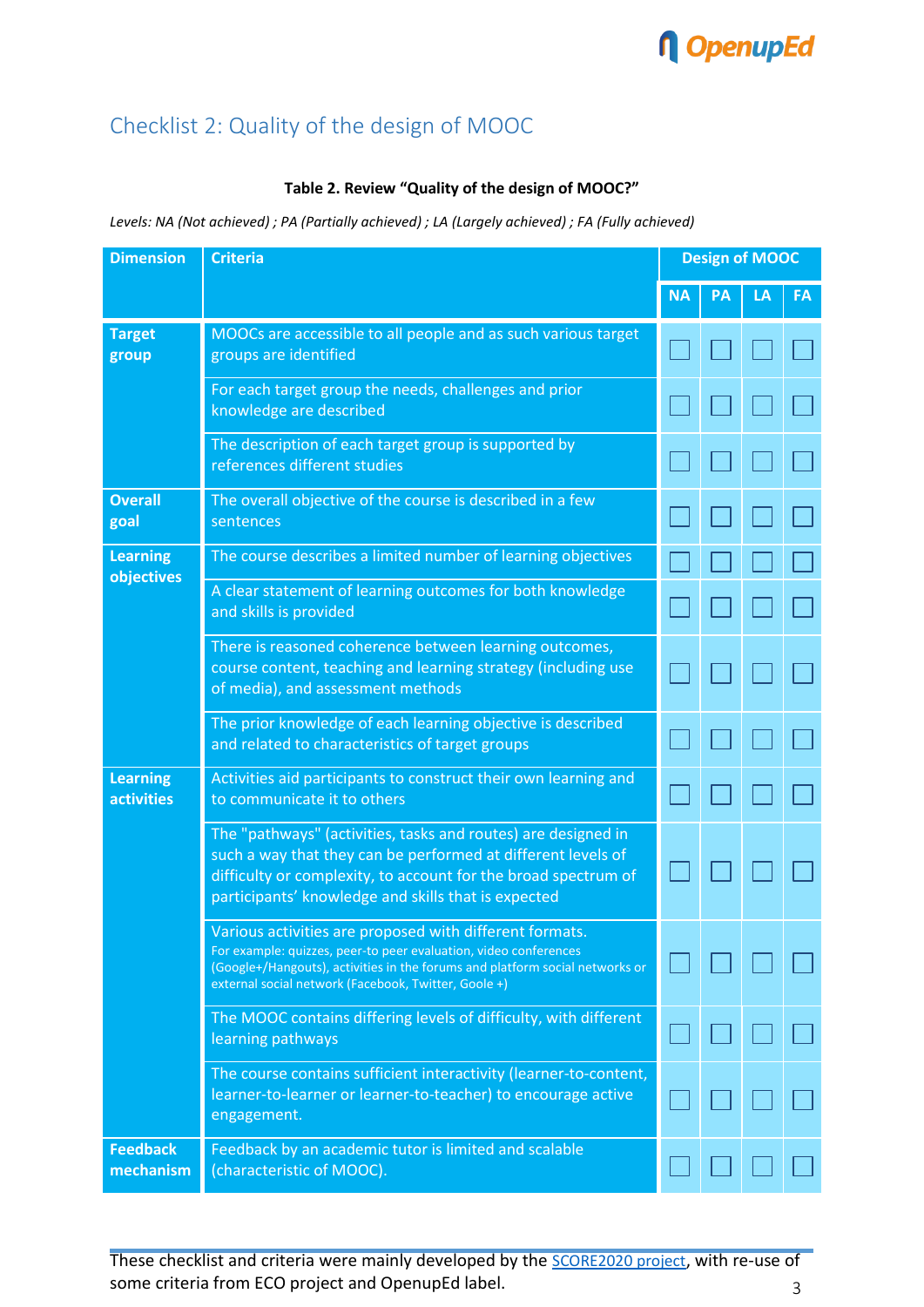

| <b>Dimension</b>       | <b>Criteria</b>                                                                                                                                                                        | <b>Design of MOOC</b> |  |  |  |
|------------------------|----------------------------------------------------------------------------------------------------------------------------------------------------------------------------------------|-----------------------|--|--|--|
|                        | The course provides learners with regular feedback through<br>self-assessment activities, tests or peer feedback.                                                                      |                       |  |  |  |
|                        | The frequency of monitoring been planned (forum, group,<br>post)                                                                                                                       |                       |  |  |  |
|                        | A weekly announcements or massive mailing with orientations<br>for the following week is planned.                                                                                      |                       |  |  |  |
|                        | In each weekly session, the pedagogical team makes a<br>synthesis of artefacts from the previous week's session.                                                                       |                       |  |  |  |
|                        | Some live-events (Hangout, Tweetchat) are scheduled                                                                                                                                    |                       |  |  |  |
| <b>Study-time</b>      | The total study time of all learning activities (including quizzes,<br>tests and exam) is minimal 1 ECTS (25-30 hours of study)                                                        |                       |  |  |  |
| <b>Workload</b>        | The schedule of the course is such that the workload per week<br>is feasible for typical learners from the specified target group<br>(typical 6-8 hours for those with full-time jobs) |                       |  |  |  |
|                        | The MOOC is realistic in its pacing for the participant,<br>accommodating to the individuals personal rhythm                                                                           |                       |  |  |  |
| <b>Assess-</b><br>ment | Learning outcomes are assessed using a balance of formative<br>and summative assessment appropriate to the level of<br>certification                                                   |                       |  |  |  |
|                        | Assessment is explicit, fair, valid and reliable. Measures<br>appropriate to the level of certification are in place to counter<br>impersonation and plagiarism                        |                       |  |  |  |
|                        | Participants can earn badges for completion of learning<br>activities                                                                                                                  |                       |  |  |  |
|                        | The MOOC has possibilities to follow the score and progression                                                                                                                         |                       |  |  |  |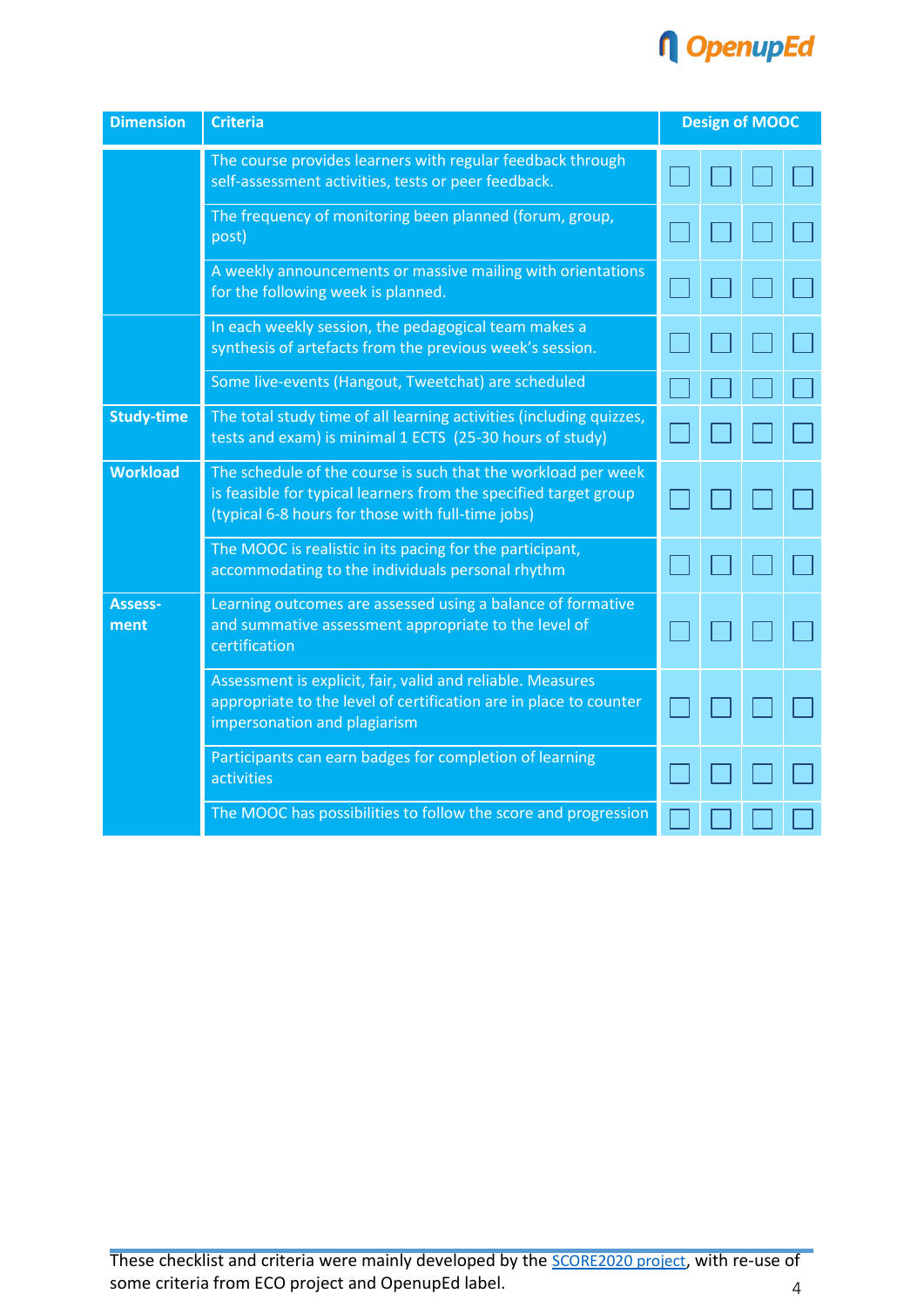# **n** OpenupEd

## Checklist 3: Accessibility

#### **Table 3. Review "Accessibility of MOOC"**

*Levels: NA (Not achieved) ; PA (Partially achieved) ; LA (Largely achieved) ; FA (Fully achieved)*

| <b>Dimension</b>                        | <b>Criteria</b>                                                                               | <b>Design of MOOC</b> |           |    |           |
|-----------------------------------------|-----------------------------------------------------------------------------------------------|-----------------------|-----------|----|-----------|
|                                         |                                                                                               | <b>NA</b>             | <b>PA</b> | LA | <b>FA</b> |
| Web-<br>accessibility                   | <b>Compliant to W3C accessibility</b>                                                         |                       |           |    |           |
|                                         | Compliant to WCAG 2.0 according to EC                                                         |                       |           |    |           |
| <b>Accessible</b><br><b>Information</b> | Implemented the Guidelines for Accessible Information                                         |                       |           |    |           |
|                                         | The introduction videos are subtitled / transcripted                                          |                       |           |    |           |
|                                         | Participants are able to download, store, and use resources<br>without an internet connection |                       |           |    |           |
| <b>Accessible</b><br>learning           | Implement the Guidelines from Universal Design for Learning                                   |                       |           |    |           |